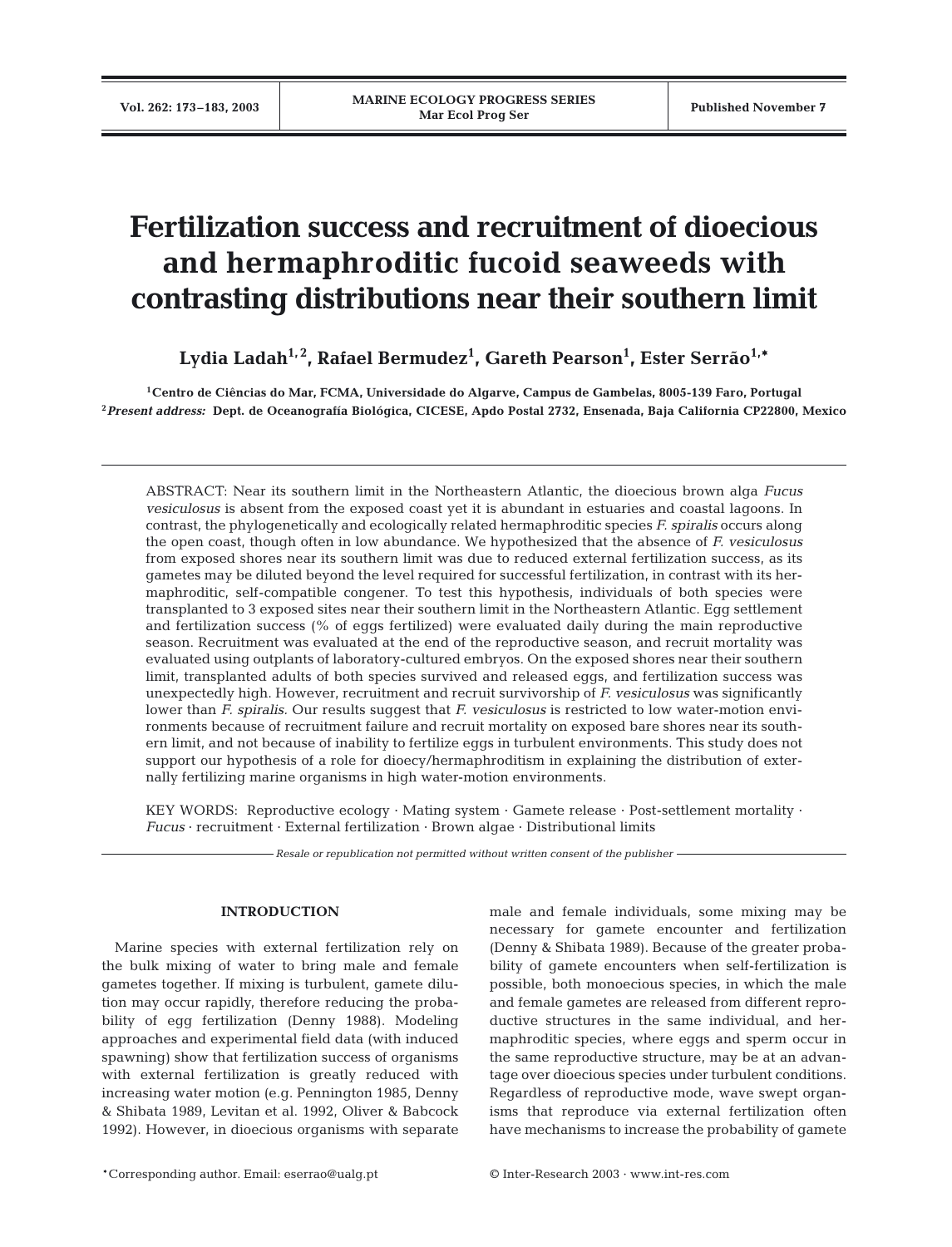encounters, such as synchronous spawning, release of gametes under optimal conditions for encounters, morphological and physiological adaptations, and chemical cues for gamete location (e.g. reviews by Giese & Kanatani 1987, Brawley & Johnson 1992, Levitan 1995, Levitan & Petersen 1995, Brawley et al. 1999, Yund 2000, Santelices 2002).

*Fucus* spp. reproduce exclusively by external fertilization, with gamete release occurring synchronously during calm periods and during the daytime (Pearson & Brawley 1996, Serrão et al. 1996). Fucoids use a water-motion sensing mechanism (Pearson & Brawley 1998, Pearson et al. 1998) to minimize the negative effects of gamete dilution by restricting gamete release to calmer periods during the reproductive season. Gamete release often occurs on days with lower water motion for subtidal populations (Serrão et al. 1996, 1999a), during low-tide periods for tide-pool populations when they would be isolated from waves (Pearson & Brawley 1996), and at slack high-tide in intertidal populations (Berndt et al. 2002). Gamete release is restricted to daytime since photosynthetic signals are required for gamete release (Serrão et al. 1996b, Pearson et al. 1998). In all natural fucoid populations studied to date, fertilization success has been very high (Brawley 1992, Pearson & Brawley 1996, Serrão et al. 1996, Berndt et al. 2002), except near the northern limit of distribution of *Fucus vesiculosus* in the Baltic Sea (Serrão et al. 1999a).

During reproduction, gametangia are released from conceptacles in the reproductive tissue (the receptacles). Fucoid eggs are released from oogonia (8 eggs per oogonium in *Fucus* spp.) and the sperm from antheridia (64 sperm per antheridium), either in the water column or soon after reaching the substrate. Eggs, oogonia, and antheridia sink, and the sperm are negatively phototactic. The sperm are attracted to the eggs by a pheromone (Müller & Gassman 1978). Eggs can reach the bottom (i.e. settle) either before or after fertilization Because there is no planktonic stage, settlement in *Fucus* spp. is directly related to gamete release and defined as the shower of eggs and zygotes that have fallen to the bottom. Adhesion to the substrate is not simultaneous with settlement. Instead, settlement occurs within minutes of release, whereas attachment occurs a few hours after fertilization. Only zygotes attach; unfertilized eggs do not secrete adhesive material. Attachment can therefore be used as an assay to distinguish unfertilized eggs from zygotes. Another post-fertilization event that can also be used to evaluate fertilization is germination, which results in the appearance of a rhizoid (an elongation of 1 zygote pole), approximately 1 d post-fertilization. Recruitment is defined as the appearance of established individuals of a certain predefined size/ stage. In this study, any stage beyond a fertilized egg was considered a recruit.

Fucoids can have either a hermaphroditic or dioecious reproductive mode. *Fucus vesiculosus* is dioecious, with each individual producing only 1 type of gamete (i.e. separate males and females). *F. spiralis*, like several other hermaphroditic fucoids, has been, in our opinion, incorrectly referred to as monoecious, even in our own studies (e.g. Serrão et al. 1999b). Although the term monoecious has been defined for flowering plants, it refers to genets in which the male and female function are separated (i.e. separate male and female flowers in the same individual) (Richards 1997), which is not the case for *F. spiralis* if a flower and a conceptacle are considered to be analogous. *F. spiralis* is clearly a hermaphroditic, a genet with both male and female function (Richards 1997). The reproductive organs (e.g. flowers, or conceptacles in the case of *Fucus* spp.) of hermaphroditic individuals can be either monoecious (each has a single sex) or hermaphrodite (both sexes in the same conceptacle, which is the case for *F. spiralis)*.

There are advantages and disadvantages associated with the different reproductive modes of hermaphroditism versus dioecy (e.g. as reviewed by Bawa 1980, Thomson & Brunet 1990, Freeman et al. 1997, Barrett 1998, Charlesworth 1999). Hermaphrodites that are capable of self-fertilization can pass their entire genome to the offspring, reduce the likelihood of disrupting locally co-adapted gene combinations through recombination, and guarantee the possibility of reproduction at least by self-fertilization. This is particularly true when the likelihood of encounters with gametes from different individuals is very low, as is predicted to be the case for externally fertilizing organisms on open coasts (e.g. Denny 1988). Dioecious reproduction provides the selective advantages of obligatory outcrossing, including avoidance of inbreeding depression, and promoting genetic variability, which is important for adaptation to variable ecological conditions. Dioecy and hermaphroditism have evolved independently several times within the Fucaceae family (Serrão et al. 1999), as well as in many different taxonomic groups, indicating that there may often be a thin and easily crossed line dividing and balancing the selective advantages of these contrasting reproductive modes.

The fucoid algae *Fucus vesiculosus* and *F. spiralis* are good model species on which to test the role of mating systems on fertilization success because the 2 species are similar in their ecology and morphology and, although evolutionarily very closely related (Serrão et al. 1999b), they differ in their reproductive modes (dioecious vs. hermaphroditic). The dioecious *F. vesiculosus* has a much higher sperm-to-egg allocation than the hermaphroditic *F. spiralis* (Vernet & Harper 1980).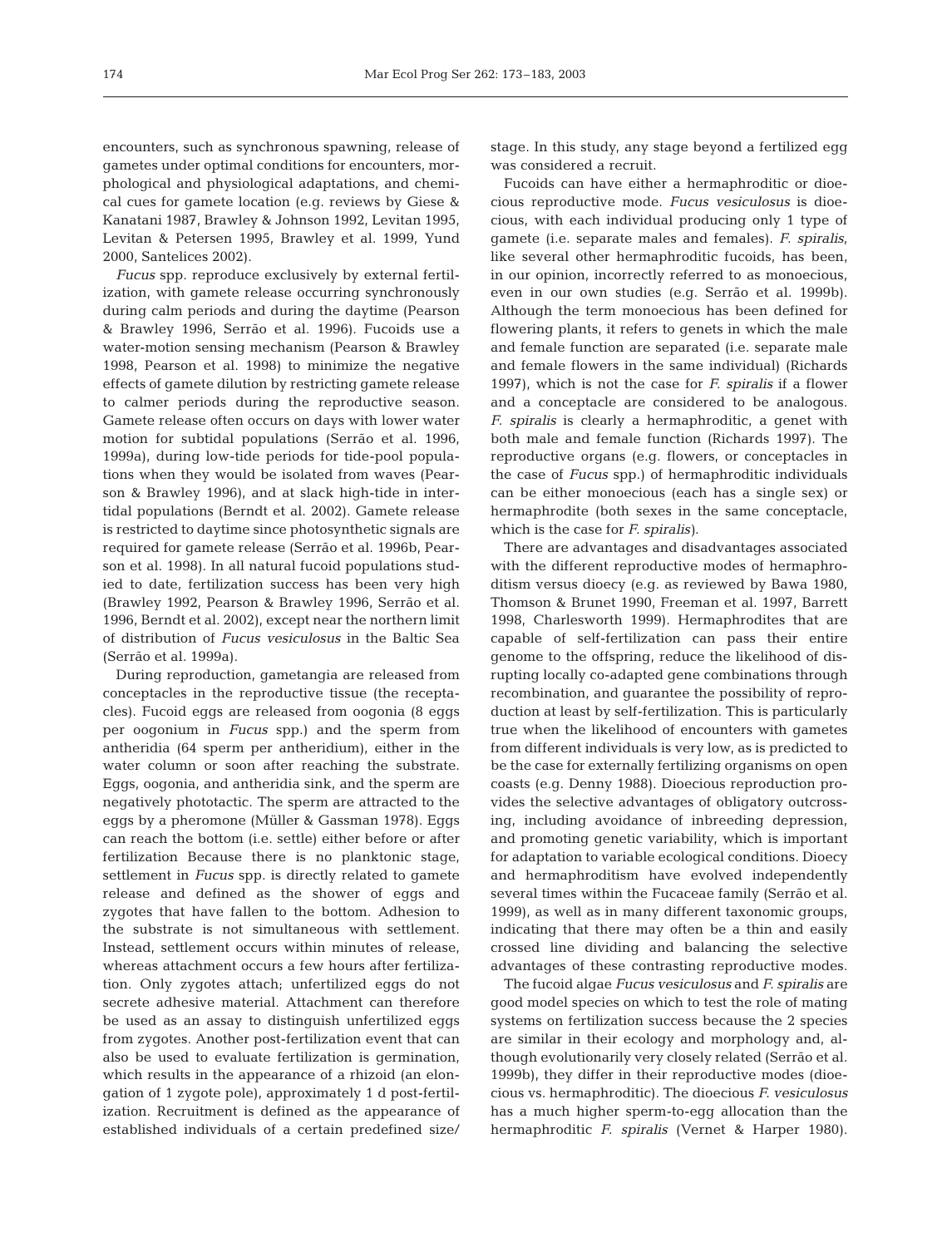*F. spiralis* allocates much more biomass to eggs than sperm, which is suggestive of a high degree of inbreeding (Vernet & Harper 1980). Lower investment into male function by *F. spiralis* than for dioecious *F. vesiculosus* (Vernet & Harper 1980) also suggests that it is much more efficient at achieving successful external fertilization in the sea than dioecious species.

Both *Fucus vesiculosus* and *F. spiralis* are common in the intertidal zone in cold temperate environments in the Northern Atlantic. Their southern limit in the Northeastern Atlantic is found in the biogeographic transition zone between Southwest Europe and North Africa, between a cold temperate and a warm temperate environment (Lüning 1990). Near its southern limit along the Portuguese and Moroccan coasts, *F. vesiculosus* is restricted to growing in estuaries and coastal lagoons (i.e. areas with minimal wave motion, where it occurs in locally abundant stands) and it does not occur on the open coast as it does in more northern environments. On the other hand, *F. spiralis* does occur on open rocky shores near its southern limit, often at low abundance in canopy-devoid rocky areas separated by long stretches of sandy beaches.

This study addresses the question of whether the reproductive system, in particular hermaphroditism versus dioecy, can be a factor determining the distribution of marine species with external fertilization, in particular in exposed habitats where, once spawning takes place, the probability of gamete encounters is predicted to be very low due to rapid gamete dilution. In comparing the role of reproductive mode in the reproductive success of these 2 species, we hypothesized that (1) the absence of *Fucus vesiculosus* (dioecious) on exposed shores near its southern limit is due to reduced fertilization success in the high water-motion environment there, and that (2) *F. spiralis* (hermaphroditic), by being able to release both male and female gametes from the same individual, increases the probability of sperm-egg encounters, and can thus achieve high fertilization success even on these exposed shores or in turbulent environments. In this study, our hypothesis was tested by moving both species to the exposed shores near their southern limit and determining fertilization success during the reproductive season of 2001. The expected outcome was that *F. vesiculosus* would not be able to fertilize its eggs in the turbulent environment and would have a much lower fertilization success than its hermaphroditic congener.

# **MATERIALS AND METHODS**

**Study sites.** In Northern Portugal, *Fucus vesiculosus* and *F. spiralis* coexist in dense stands on the open coast. One of the southernmost locations where both

species coexist on the open shore is Viana do Castelo (Fig. 1), where offshore rocky bluffs reduce wave action in many inner sites where both *Fucus* species are abundant. This site was the source of all transplants. The 3 sites separated by 15 km to which both *Fucus* species were transplanted were approximately 500 km south, in the area around Sines, and were representative of the exposed shores near the southern limit (Fig. 1).

Viana do Castelo has a cool temperate climate; air temperatures average  $14.3 \pm 2.9^{\circ}$ C (SD) over the year and annual precipitation averages 1444 mm (Instituto de Meteorologia, Portugal, data available from www.meteo.pt). At this site, population density of *Fucus* spp. can exceed 600 ind. m<sup>-2</sup> in some areas with many small recruits, with other intertidal canopyforming species such as *Ascophyllum nodosum* and *Pelvetia canaliculata*. In most areas, canopy cover is 100% (unpubl. data).

In Sines, average air temperature is approximately 2°C warmer than in Viana do Castelo, with much lower average annual precipitation at 492 mm (Instituto de Meteorologia, Portugal, data available from www.meteo.pt). Sines has long stretches of sandy



Fig. 1. Map of study sites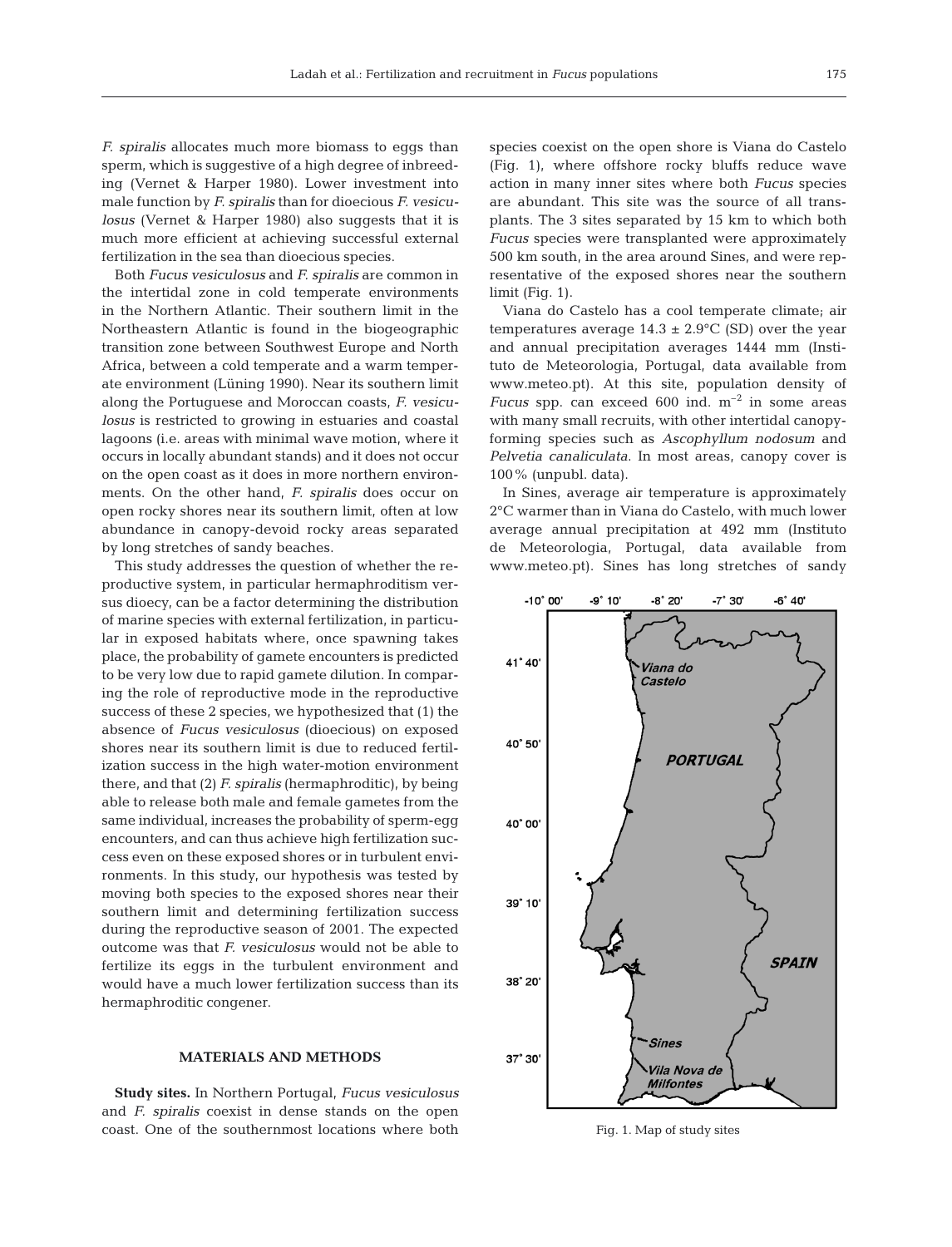beach interspersed with rocky outcrops that are exposed to wave action. On rocks, stunted forms of *Fucus spiralis* exist in low-abundance stands; they are reproductive during spring/summer. *F. vesiculosus* is absent on the open coast, but occurs nearby in an estuary (Vila Nova de Milfontes, see Fig. 1).

**Transplants.** Reproductive individuals of *Fucus vesiculosus* and *F. spiralis,* which were naturally attached to small rocks, were collected in March 2001 in Viana do Castelo and transported to Sines (still attached to rocks). The following day at low tide, half of the rocks were transplanted to the 3 wave-exposed sites near Sines (Porto de Sines, Porto Covo, and Praia de Serro da Águia), and attached to the bedrock using a small amount of cement (Sika grout quick drying cement, Industrias Quimicas). The other half were extra boulders left in a nearby intertidal pool for replacements, as necessary, when cement failed and rocks were lost throughout the season. This way, replacements could be made with algae exposed to the same conditions as the original transplants. Stands were transplanted to the same shore levels occupied by the 2 species in the intertidal zone of Viana: 0.9 to 2.4 m above ELWS (extreme low water spring) for *F. vesiculosus* and 2.4 to 3.0 m above ELWS for *F. spiralis*, and rocks with numerous algae naturally attached were arranged side-by-side so that algae were at the same density as in the source location, and so that males and females (of *F. vesiculosus)* were side-by-side in order to simulate stands in ideal conditions for successful external fertilization. Two stands of approximately 20 large reproductive individuals each were made for each species in 2 of the 3 sites (in Porto Covo and in Praia de Serro da Águia). In the third site (Porto de Sines), only 1 stand of each species was made, and the area was netted to exclude a grazing fish *(Sarpa salpa)* which is capable of removing a large part of the adult *Fucus* biomass (pers. obs.). Controls were performed by transplanting algae back to their original site (as part of a student's thesis, Monteiro unpubl.) and showed no effects of transplantation.

**Zygote adhesion assay.** In order to determine fertilization success in the field, an inexpensive method to distinguish fertilized eggs from non-fertilized eggs was developed. Because only fertilized eggs attach to the substrate, the number of eggs that were attached versus those that were not could be used as a proxy for the percentage of eggs fertilized in the field. In order to do this, the time necessary to give fertilized eggs a chance to attach after collection, under laboratory conditions, needed to be established, since in field experiments the eggs could have been fertilized shortly before collection and still might not have had enough time to attach. Eggs of *Fucus vesiculosus* and *F. spiralis* from Viana do Castelo were released and fertilized at high

sperm:egg ratios in the laboratory in separate batch cultures of seawater at ambient temperature, with glass slides placed at the bottom of each container. At various time intervals after fertilization, which usually occurs immediately after gamete release in enclosed environments in culture, 3 glass slides for each species were collected, rinsed gently with seawater, and the numbers of attached zygotes were counted with a dissecting microscope (Zeiss). This was repeated at intervals for the first 10 h after fertilization, and a final evaluation was performed again after 24 h. This experiment was performed 3 times for *F. spiralis* and twice for *F. vesiculosus*. The time after which no significant increase of attached zygotes occurred was chosen as the minimum time required for zygote adhesion. All field collected samples of settled eggs were then allowed more than this amount of time to attach, after which time they were considered unfertilized if they were not attached or had not formed a polar rhizoid-thallus axis.

**Egg settlement.** Egg settlement was monitored using circular fiberglass collecting disks of 6 cm in diameter made from food-grade isophthalmic fiberglass resin (ALMO, Produtos Quimicos). In order to retain settled eggs, the surfaces of the disks were made rugose by casting the fiberglass in a latex rubber mold with sandpaper (number 6 roughness) at the bottom. Once dry, isophthalmic resin is non-toxic; a preliminary experiment in which eggs were settled on the disks confirmed this (they fertilized, attached, and developed normally). These disks were drilled in the center (5 mm diameter drill bit). A larger hole was drilled into the intertidal bedrock and a stainless steel bolt (5 mm diameter, 50 mm length) was fixed head-down in the hole with quick-drying cement (as used for the transplants). The perforated disks were placed onto the fixed bolt, and fastened with a nut. The disks were able to withstand strong wave exposure, yet were quick and easy to remove during sampling at low-tide periods.

At least 3 disks in each stand for each species were collected daily at each low tide that occurred during daylight hours (twice a day during extreme low tides) in each of the 3 sites, from April to June 2001. In these natural stands some reproductive algae can be found all year round, but there is a large peak when nearly all individuals are reproductive during the spring, and this period is designated as the reproductive season. Night sampling was not performed because fucoids require light for potentiation of gamete release (Serrão et al. 1996, Pearson & Brawley 1998, Pearson et al. 1998), and have been shown not to release gametes at night (Pearson & Brawley 1996). The number of eggs per disk was counted with a dissecting microscope (Leica MZ6).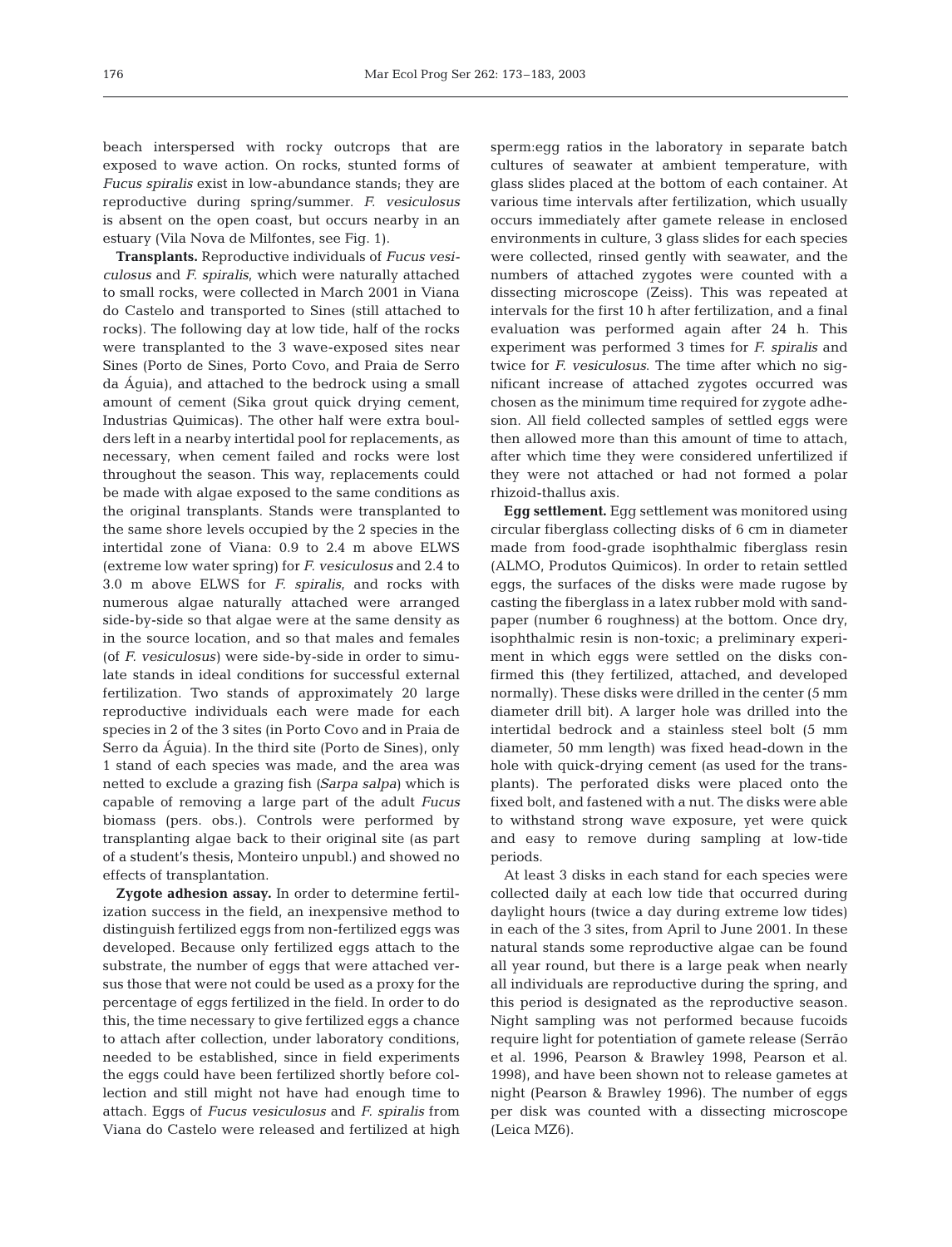**Fertilization success.** Fertilization success was evaluated on days when substantial egg settlement was observed  $(>50 \text{ eggs disk}^{-1})$ . Two assays were used to determine fertilization: zygote attachment, and rhizoid formation, both of which only occur in fertilized eggs. Adhesion of fertilized eggs to the substrate takes place some hours (see 'Zygote adhesion assay' above) after fertilization. Unfertilized eggs settle and become trapped in the disks' crevices but do not adhere. The number of eggs on the disk upon collection was recorded. Then the disks were rinsed gently with seawater and loose eggs were kept in a Petri dish. After 24 h, the number of eggs attached to the Petri dish plus the number of eggs that were originally attached to the disk were counted as fertilized. This number was then divided by the number of eggs originally collected on the disk to give the percentage of settled eggs that were fertilized, and to calculate fertilization success. The 24 h period was sufficient for all fertilized eggs to adhere. The attachment assay was confirmed with the germination assay: formation of a rhizoid.

**Recruitment.** Recruitment during the reproductive season was estimated by placing permanent collecting disks (as above) under the algae, interspersed with the daily collecting disks. These were collected at the end of the sampling period. The number of recruits on the disks was evaluated by counting under a dissecting microscope. In this study, any attached individual in the field at the end of the study that had reached a post-settlement size/stage was considered a recruit. This number was divided by the total number of eggs settled on the disks (the sum of all the eggs on the 3 disks over the entire collection period) in that site during the reproductive season to estimate the percentage of settled eggs that recruited (i.e. attached and survived until the end of the reproductive season) and by the number of eggs that were fertilized on the disks (the sum of all the fertilized eggs on major days of release on the 3 disks over the entire collection period).

**Recruit mortality.** Embryo mortality was estimated by outplanting 1 mo old laboratory-cultured embryos to the field sites. Disks were seeded with fertilized eggs in batch culture in the laboratory and grown under natural daylight at ambient temperature in natural seawater which was replaced weekly. After 1 mo, the number of recruits on the disks was evaluated and then the disks were outplanted to 2 of the transplant sites (Porto de Sines and Praia do Serro da Águia). The outplant experiment followed a factorial design to test for the effects of canopy (2 levels) and grazers (3 levels) on recruit mortality (1 mo old embryos in this case). The effect of canopy was tested by placing outplants underneath *Fucus spiralis* transplants which had had their reproductive structures (receptacles) trimmed (to avoid interference from egg release), versus placing the outplants on bare rock. The effect of grazers was tested by using grazer exclusion cages, built from plastic mosquito mesh sewn around a cage of plastic-coated wire. The cages were intended to exclude snails and limpets, which are abundant on the Portuguese open coast, and grazers of *Fucus* spp. embryos. Sea urchins and large amphipods were also excluded. This treatment was compared with a cage control treatment (cage with the wire but no mesh) and a treatment where no cage or wire was used. Three replicate disks were used for each treatment, for each site (Porto de Sines and Praia do Serro da Águia). The factors were: sites  $(n = 2)$ , species  $(n = 2)$ , cages  $(n = 3, \text{cage}, \text{cage-control}, \text{and no})$ cage), and canopy  $(n = 2)$ , presence or absence). The number of recruits surviving per disk was evaluated after 1 mo in the field, and percent survivorship was calculated. The number of embryos outplanted per disk  $(28.3 \text{ cm}^2)$  ranged from 1000 to 1500.

**Statistical analyses.** ANOVA was used to compare means, followed by Student-Newman-Keuls (SNK) multiple comparisons, using  $\alpha = 0.05$  in both cases. If variances were not homogeneous (Cochran's test), they were log-transformed to comply with homoscedasticity. The percentage data were arcsine-transformed before analyses.

# **RESULTS**

#### **Zygote adhesion time**

The time for zygotes to adhere to glass slides in culture ranged from 7 to 8 h post fertilization (Fig. 2), showing that an overnight culture period for eggs that were not attached upon collection from the field was sufficient time for fertilized eggs to adhere.

## **Egg settlement**

Egg settlement of both species occurred with a periodicity of ca. 2 wk (Fig. 3). The periodicity of egg release did not appear to be exclusively related to lunar phases. Few eggs were collected on days with high wave action, but wave activity was measured offshore, and shore morphology and orientation obviously strongly influenced the exposure observed at the transplant sites. In 2 of the 3 sites, there was greater egg settlement for *Fucus vesiculosus* than for *F. spiralis* (Figs. 3 & 4a), and settlement of both species was always very patchy (see large SE in Fig. 3). Taking into account only major settlement events (>500 eggs total per site), 14 of the 16 events occurred on days when the low tide was later in the day (between 13:00 and 21:00 h, Fig. 5).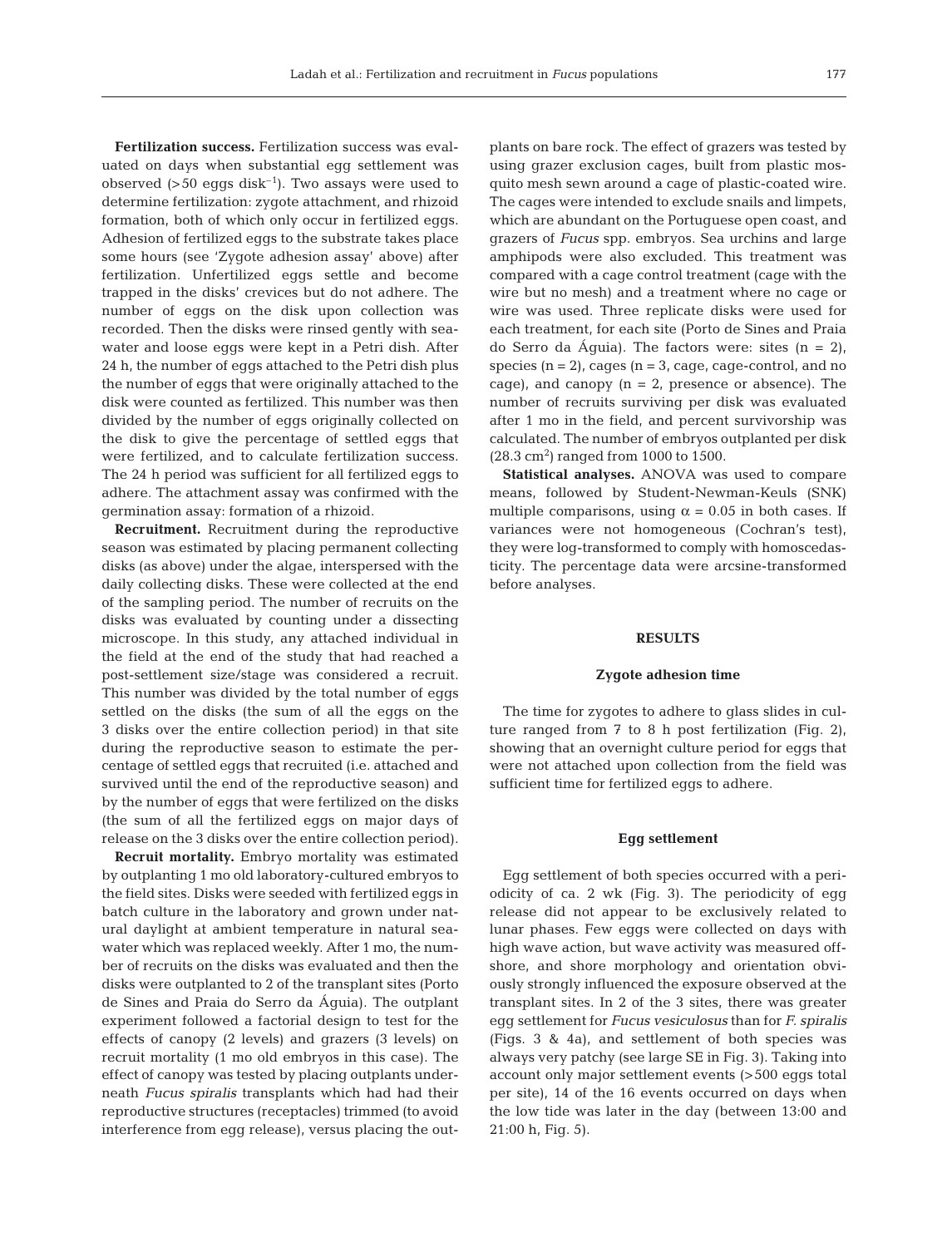30

20

 $10$ 

300

200

100

30

20

 $10$ 

 $\overline{0}$ 

Number of zygotes

attached

(Fucus spiralis)



means ± SE. Panels represent experiment repetitions

#### **Fertilization success**

Fertilization success, when taken as an average over the whole reproductive season, was close to 100% for all 3 transplant sites for both species (Fig. 4b). When analyzed on separate days, fertilization success varied between  $<$ 1 and 100%, but was high (>80%) on most days (Fig. 6). Days with fertilization success below 50% were only observed for *Fucus vesiculosus* (Fig. 6b). The lowest days of fertilization success were, in particular, on April 6 and 7 (major release of *F. vesiculosus* only), and April 16, 18, and 19 for both species. On April 7, one of the largest oceanic swells occurred during the sampling period, causing strong wave activity. Smaller wave events occurred on April 18 and 19. Thus, low fertilization success usually coincided with days of high wave activity, although the wave height data are measured offshore and do not correlate precisely with local water motion at the sites. Fertilization success was higher for both species during the later half of the sampling period (Fig. 6).

# **Recruitment**

Recruitment occurred in 2 of the 3 transplant sites. In the Porto de Sines site, recruitment could not be estimated as the stands were vandalized during the experiment and recruitment disks were lost. Significantly more recruits were found at the end of the reproductive season for *Fucus spiralis* than for *F. vesiculosus*, and there was also a significant difference between sites (ANOVA,  $p < 0.05$ , for the effect of species  $F_{1,37} = 6.78$ , and for site  $F_{1,37} = 7.80$ (Fig. 7a). When recruitment was analyzed as a percentage of the total number of eggs that had settled



Fig. 3. *Fucus vesiculosus* and *F. spiralis.* Daily egg settlement (mean  $\pm$  SE, n = 3 to 5 disks per low tide) in 3 sites near Sines: (a) SA = Praia do Serro da Águia, (b) PC = Porto Covo, and (c) PS = Porto de Sines. (d) Significant wave height at a buoy directly offshore of Sines. Note different scales for *F. vesiculosus* and *F. spiralis.* Lunar phases are shown above the graph

Fucus spiralis

Ω 8

 $\overline{4}$ 

 $\Omega$ 

60

40

20

 $\mathcal{C}$ 

Fucus vesiculosus

Number of zygotes attached (Fucus vesiculosus)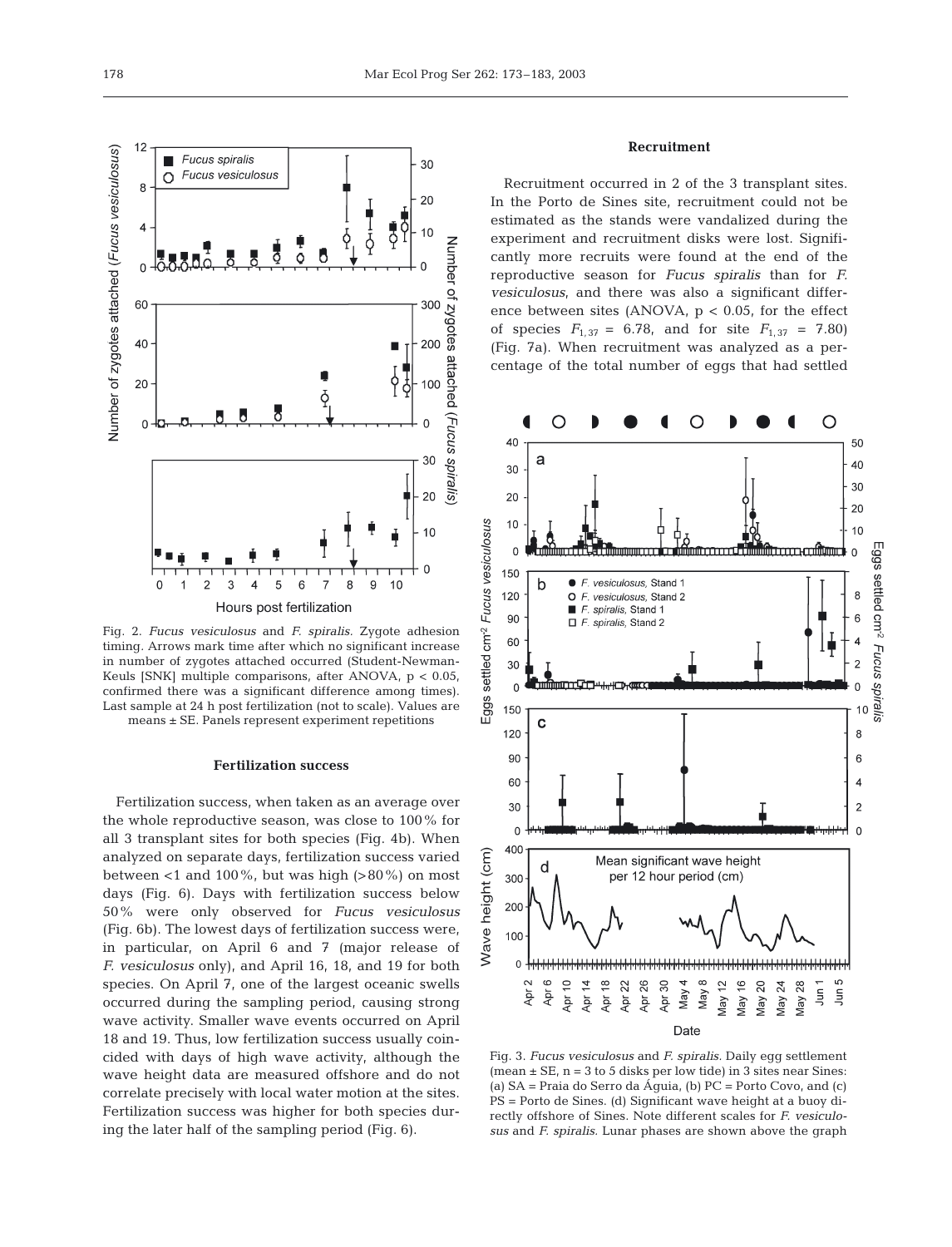

Fig. 4. *Fucus vesiculosus* and *F. spiralis.* (a) Total number of eggs settled over reproductive season, and number that were fertilized (for days of major release) over reproductive season in each transplant site, and (b) average fertilization success over total sampling period (SA = Praia do Serro da Águia, PC  $=$  Porto Covo,  $PS =$  Porto de Sines). Values for (b) are means  $\pm$ SE, for all days with major release as defined in text

on disks in that site over the reproductive season, or as a percentage of the total number of eggs on days of major release that were fertilized on disks over the reproductive season, the same pattern was observed (Fig. 7b,c).

#### **Recruit mortality**

In outplant experiments (Fig. 8), 1 mo old embryos of *Fucus spiralis* showed significantly greater survivorship than *F. vesiculosus* under all conditions, except in the more wave-protected of the 2 sites (Porto de Sines) where outplants of *F. vesiculosus* outsurvived *F. spiralis* only if there was canopy present (ANOVA, interaction between site, canopy, and species;  $p = 0.007$ ,  $F_{1,48}$  = 7.84). Regardless of the site, if there was no canopy present, *F. spiralis* had significantly greater survivorship. There was no effect of caging and grazer exclusion.

## **DISCUSSION**

The hypothesis that *Fucus vesiculosus* is absent from the exposed shores near its southern limit because it is unable to fertilize its eggs in environments with high water motion was rejected. High overall levels of external fertilization success for both *F. spiralis* and *F. vesiculosus* showed that dioecious species of fucoids can achieve as high a fertilization success as hermaphroditic species, even in exposed environments. However, the absence of *F. vesiculosus* on exposed shores near the southern limit of *Fucus* spp. in the NE Atlantic, where rocks have no significant canopy-forming species, may be explained by the reduced recruitment of *F. vesiculosus* in exposed sites, and the low survivorship of *F. vesiculosus* embryos (compared to *F. spiralis)* in exposed areas without canopy. Whether recruitment and recruit survivorship of *F*. *vesiculosus* is greater in less exposed areas is a question that will be addressed in future experiments.

Gamete release during the experiments was often patchy and was not well correlated with the lunar cycle. The patchiness found may represent either a patchy release pattern among different plants, or a small scale hydrographic or hydrodynamic effect. This type of patchiness in fucoid egg settlement was previously found in the Baltic Sea in a subtidal population (Serrão et al. 1996, 1999a), as well as in an intertidal population on the western Atlantic (Pearson & Brawley, 1996). The correlation of *Fucus* gamete release with the lunar cycle has been found in natural sheltered populations (Brawley 1992) and in the laboratory (Andersson et al. 1994), but is often obscured by other environmental conditions in the field (Pearson & Braw-



Fig. 5. *Fucus vesiculosus* and *F. spiralis.* Time (h) of low tide on days of substantial egg release (>500 eggs, released) and total number of eggs collected. SA = Praia do Serro da Águia, PC = Porto Covo, PS = Porto de Sines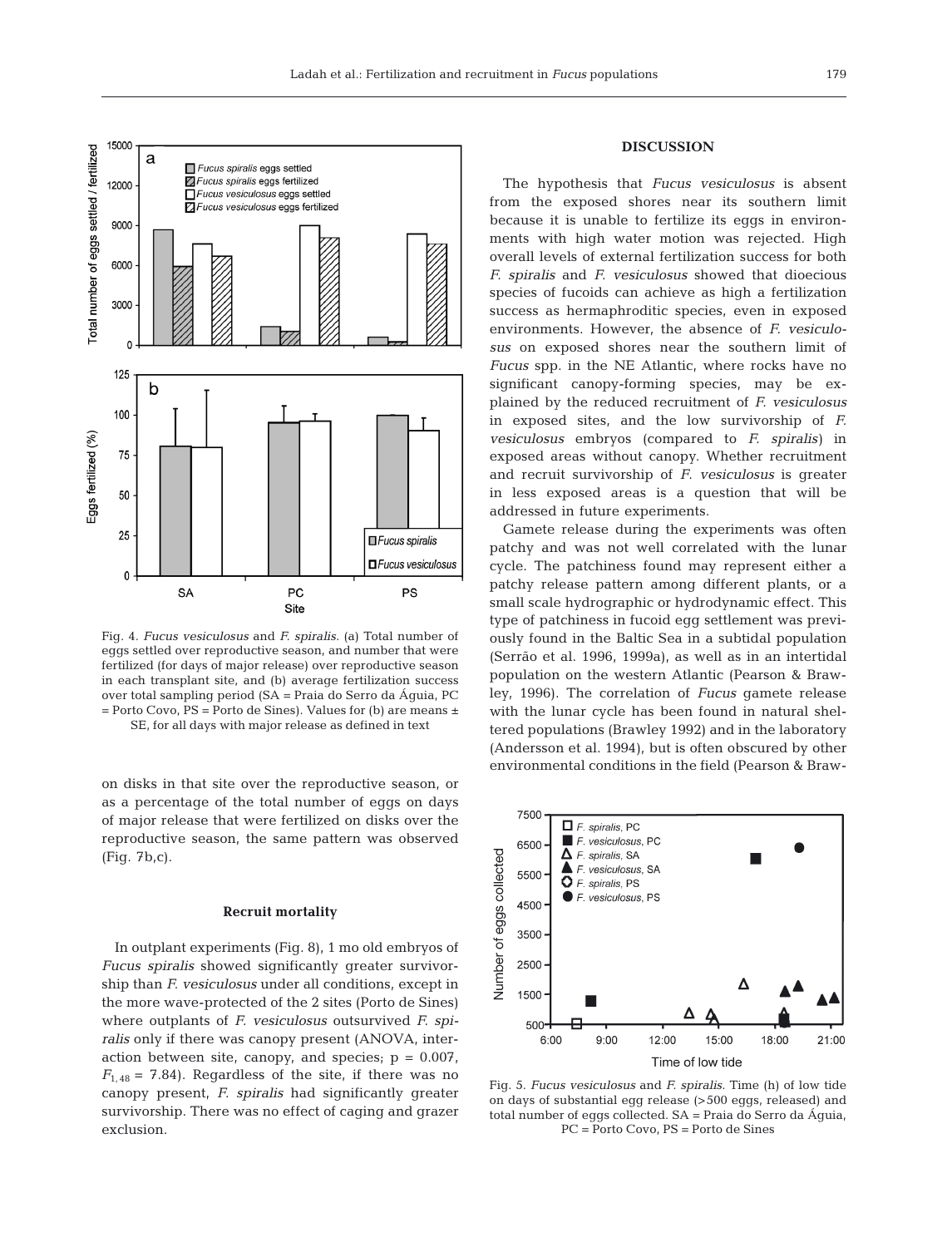

Fig. 6. *Fucus vesiculosus* and *F. spiralis.* Fertilization success of settled eggs in transplanted stands of (a) *F. spiralis*, and (b) *F. vesiculosus* on days of higher egg settlement, in 3 sites near Sines: Praia do Serro da Águia (SA), Porto Covo (PC), and Porto de Sines (PS). Values are means  $\pm$  SE, (data with no error bars had release on only 1 disk). Lines below graph represent days which had asignificant wave height >100 cm measured offshore

ley 1996, Serrão et al. 1996, 1999a). This reflects the response of algae to factors other than tidal or lunar cycles. Laboratory and field experiments showed strong inhibition of gamete release by water motion in all fucacean species tested: *Fucus distichus*, *F. vesiculosus* (Pearson & Brawley 1996, Serrão et al. 1996, Pearson et al. 1998, Serrão et al. 1999a), *Ascophyllum nodosum* (Serrão 1996), and *Pelvetia compressa* (now *Silvetia compressa*, Serrão et al. 1999b) (Pearson & Brawley 1998, Pearson et al. 1998). In our experiments, minimal gamete settlement was observed on days with high wave activity, even when the lunar cue of a full or new moon occurred.



Fig. 7. *Fucus vesiculosus* and *F. spiralis.* Recruitment as (a) mean number of recruits per area (n = 4 to 15 recruitment disks per site), (b) % of total eggs settled during the reproductive season that recruited, and (c) % of total eggs fertilized (measured on days of major release) during reproductive season that recruited. Sites listed at the bottom refer to sites of transplants: SA = Praia do Serro da Águia, PC = Porto Covo

In this study, most eggs or zygotes settled on days when the low tide was later in the day, similar to that found for *Fucus distichus* in tide pools (Pearson & Brawley 1996), and for *F. vesiculosus* in the Baltic Sea, where peaks of gamete release always occurred towards the end of the day (Serrão et al. 1996). This may be due to the requirement of a period of photosynthesis for potentiation of gamete release to occur in the field. In the laboratory, a photosynthetic inhibitor reduced or eliminated gamete release in *Silvetia compressa* and *F. vesiculosus* (Serrão et al. 1996), and carbon limitation during photosynthesis was shown to be a signal for gamete release in *F. distichus* and *S. com-*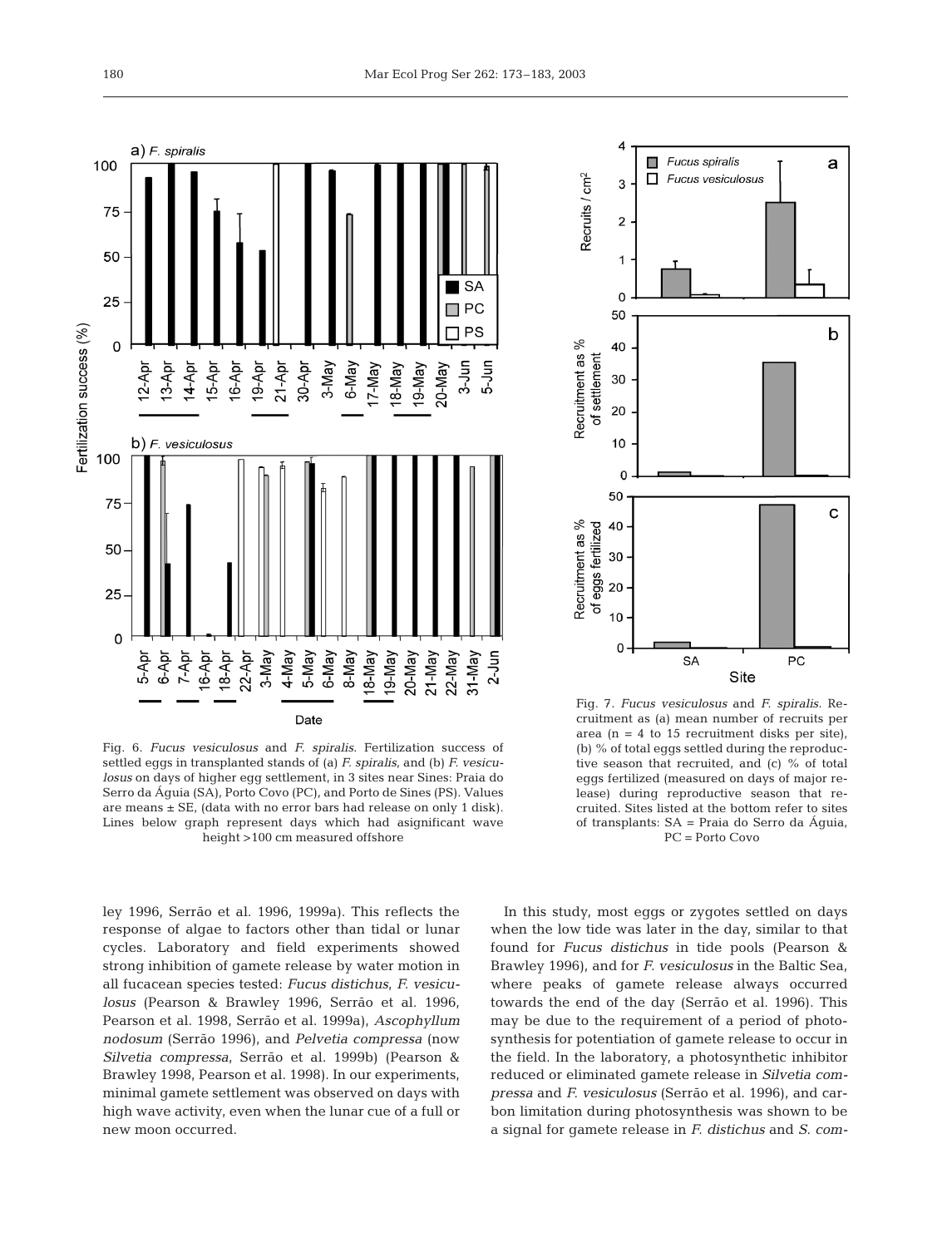

Fig. 8. *Fucus vesiculosus* and *F. spiralis.* Survivorship of outplanted recruits (% per disk) when canopy was present vs absent, and herbivores excluded vs controls, in 2 sites near Sines (SA = Praia do Serro da Águia, PS = Porto de Sines). Values are means  $\pm$  SE, n = 3 disks per treatment

*pressa* (Pearson et al. 1998). Because, overall, gamete release was periodic, the data suggest that there is a combination of rhythmic cues (e.g. tidal or lunar) and local factors, such as periods of exposure to light and calm conditions, necessary for the induction of gamete release.

Fertilization success of *Fucus vesiculosus* at exposed sites was higher than we predicted. On only a few days during the reproductive season was fertilization success lower than 50%, and this often coincided with higher wave activity. In other experiments on wave exposed shores, permanently submerged fucoids concentrated gamete release on days or tidal phases with low water motion, thereby achieving high fertilization success (Pearson & Brawley 1996, Serrão et al. 1996, and see Santelices 2002 for a review). Fucoids that are emersed at low tide on exposed shores can also adjust their timing of gamete release to take advantage of periods of limited water motion in order to release and fertilize their gametes, thereby increasing the chances for fertilization and recruitment (Berndt et al. 2002, this study).

High fertilization success has been found in all fucacean populations studied to date (Brawley 1992, Serrão et al. 1996, Pearson et al. 1998, Berndt et al. 2002), except for *Fucus vesiculosus* at their northern distributional limit in the Baltic Sea (Serrão et al. 1999a). However, studies of fertilization success in intertidal (non-tide pool) fucoid populations on exposed shores are rare (but see Berndt et al. 2002). Our discovery of high fertilization success in exposed shore intertidal populations of fucoids with contrasting reproductive modes raises new questions concerning

timing of gamete release during the tidal cycle. Further experiments will address questions such as: (1) at what phase of the tidal cycle does gamete release occur for self-compatible hermaphrodite versus dioecious species, and (2) when during the tidal cycle do signals controlling gamete release operate?

Recruitment was low in both species, though it was significantly lower in *Fucus vesiculosus* than in *F. spiralis*, in spite of greater egg settlement and a greater absolute number of eggs fertilized at the sites. This larger settlement of *F. vesiculosus* might be due to its larger egg production per individual at our sites (unpubl. data). This is due to adults of *F. vesiculosus* achieving large sizes with many receptacles, and does not necessarily represent higher biomass allocation to sex. In fact, *Fucus spiralis* has been found to produce more eggs per weight than *F. vesiculosus*, although investment in sperm is much lower than for dioecious fucoids like *F. vesiculosus* (Vernet & Harper 1980).

The low recruitment of *Fucus vesiculosus* measured in this study is likely to have been caused by failure of zygotes to survive after settlement and attachment, rather than dislodgment, since we found higher numbers of zygotes of *F. vesiculosus* than *F. spiralis* on settlement disks. Recruits of *F. vesiculosus* may be more sensitive to temperature, wave motion, high light, UV, desiccation, or a combination of these factors, than *F. spiralis*. Although air temperatures in the coastal lagoons and estuaries where *F. vesiculosus* occurs at the same latitude are similar to those on the exposed coast, desiccation and photoinhibitory light stress may actually be lower in estuarine and coastal lagoon environments because the fucoids in such habitats are partially covered by a protective muddy film during low tide. However, soft sediment habitats have been shown to be unfavourable for recruitment of *Fucus* (Albrecht 1998, Chapman & Fletcher 2002).

The survivorship of outplanted 1 mo old recruits was also significantly reduced for *Fucus vesiculosus* in this study compared to *F. spiralis*, particularly where no canopy was provided, which is the natural case on the exposed shores at the southern limit. It appears that, in general, recruits of *F. vesiculosus* are less tolerant than *F. spiralis* recruits. Recruitment has been found to be a bottleneck stage for fucoid algae in other intertidal habitats (e.g. Burrows 1964, McLachlan 1974, Gunnill 1980, Vadas et al. 1990, Brawley & Johnson 1991, Johnson & Brawley 1998). Canopy presence is reported to have both beneficial and detrimental effects on survival of early post-settlement stages of fucoid algae. Brawley & Johnson (1991) and Johnson & Brawley (1998) showed greater survivorship of outplanted zygotes and embryos of *Silvetia compressa* underneath canopy and in turf, which they attributed to protection from desic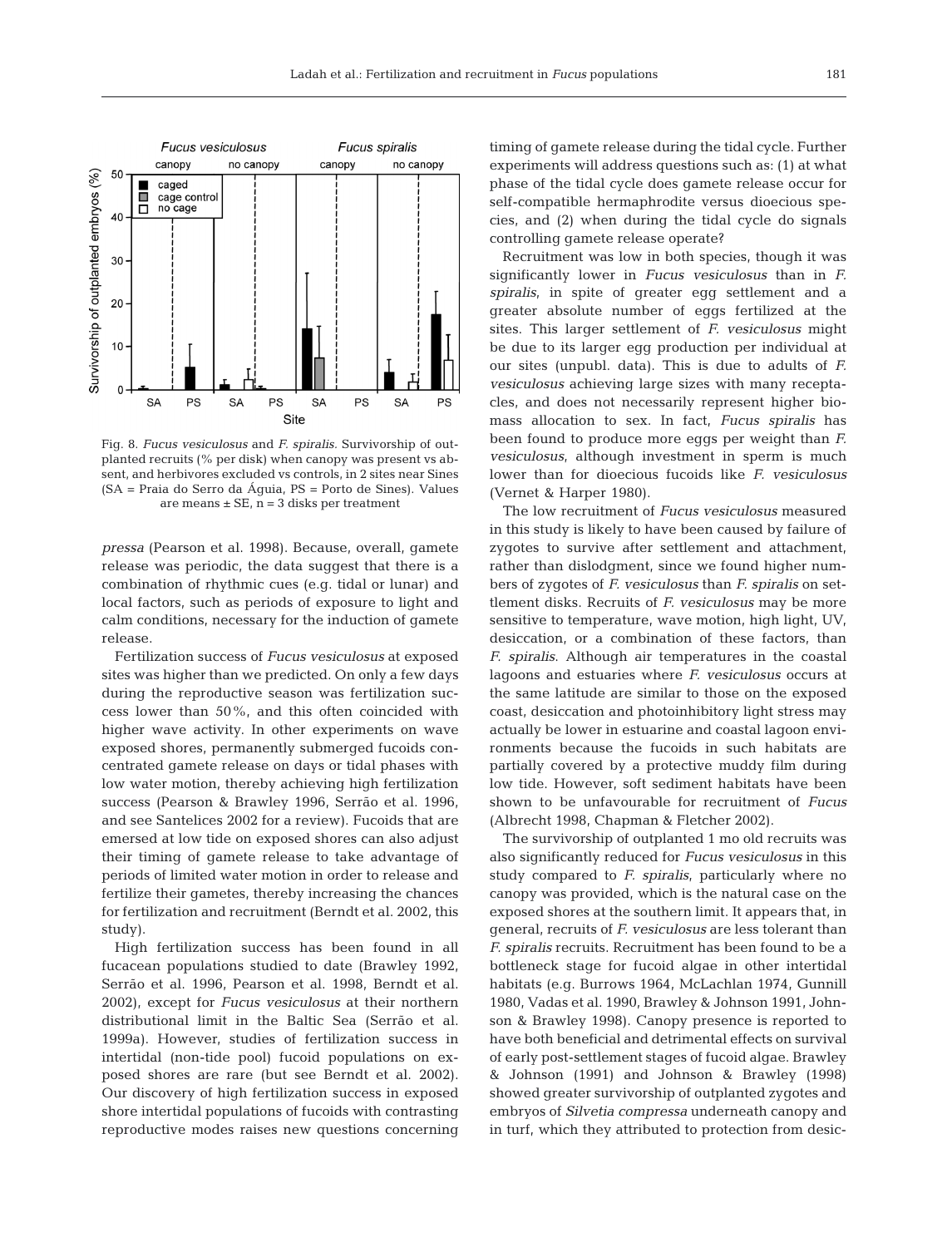cation. In contrast, reduced survivorship of zygotes and recruits of *Ascophyllum nodosum* and *Fucus* spp. underneath canopy has been reported by several authors (e.g. Chapman 1989, 1990, Vadas et al. 1992, Åberg & Pavia 1997, Jenkins et al. 1999), and is commonly attributed to whiplash and/or competition. In our study, both canopy presence and low water motion seemed to be crucial for zygotes of *F. vesiculosus* to survive.

In summary, the experiments in this study have shown high fertilization success in exposed environments, synchronous gamete release during low watermotion periods, and surprisingly low recruitment and recruit survivorship for intertidal populations of both dioecious *Fucus vesiculosus* and hermaphroditic *F. spiralis* transplanted near their southern limit of distribution. For both species, on days when settlement peaks occurred, fertilization success was high; thus recruitment was not limited by gamete dilution and fertilization failure, even in exposed areas. Rather, the establishment and survival of the early stages of both species was very low on exposed shores, shown by low recruitment and embryo survivorship, and was significantly lower for *F. vesiculosus*, particularly in the absence of canopy.

We conclude that the absence of *Fucus vesiculosus* from exposed shores where the hermaphroditic *F. spiralis* occurs, is not caused by fertilization failure of dioecious species in exposed environments. The absence of *F. vesiculosus* on exposed shores near its southern limit in the Northeast Atlantic, where rocks have no significant canopy-forming species, may be explained by the reduced recruitment, and the low survivorship of recruits in exposed areas without canopy. We have shown that establishment (i.e. attachment and/or survival) of *F. vesiculosus* recruits is very low or absent on shores that have both high wave exposure (on the open coast) and high desiccation stress (at their southern limit), particularly where no canopy is present. Future studies should test the hypothesis that low establishment and/or survival of early post-settlement stages on the open coast determine the confinement of *F. vesiculosus* to estuaries and coastal lagoons at its southern limit.

*Acknowledgements.* We are thankful to the marine laboratory of the Universidade de Évora, CIEMAR, in Sines, for hosting us during the entire *Fucus* reproductive season of 2001. We are especially grateful to J. Castro and T. Cruz at CIEMAR for interesting discussions on the experimental design and data, and for their great company, along with Sonia, Teresa, and Eugenio during the project. We thank C. Engel for interesting discussions and information on mating systems in algae. L.B.L. and G.P. were supported by post-doctoral fellowships from the Portuguese Science Foundation (FCT) and the European Social Fund (ESF). This research was funded by FCT projects BIOPORT (PDCTM/P/MAR/15292/1999) and GAMETE (POCTI/BSE/39431/2001) to E.S. and G.P.

#### LITERATURE CITED

- Åberg P, Pavia H (1997) Temporal and multiple scale variation in juvenile and adult abundance of the brown alga *Ascophyllum nodosum*. Mar Ecol Prog Ser 158:111–119
- Albrecht AS (1998) Soft bottom versus hard rock: community ecology of macroalgae on intertidal mussel beds in the Wadden Sea. J Exp Mar Biol Ecol 229:85–109
- Andersson S, Kautsky L, Kalvas A (1994) Circadian and lunar gamete release in *Fucus vesiculosus* in the atidal Baltic Sea. Mar Ecol Prog Ser 110:195–201
- Barrett SCH (1998) The evolution of mating strategies in flowering plants. Trends Plant Sci 3:335–341
- Bawa KS (1980) Evolution of dioecy in flowering plants. Annu Rev Ecol Syst 11:15–39
- Berndt ML, Callow JA, Brawley SH (2002) Gamete concentrations and timing and success of fertilization in a rocky shore seaweed. Mar Ecol Prog Ser 226:273–285
- Brawley SH (1992) Fertilization in natural populations of the dioecious brown alga *Fucus ceranoides* L. and the importance of the polyspermy block. Mar Biol 113:145–157
- Brawley SH, Johnson LE (1991) Survival of fucoid embryos in the intertidal zone depends on developmental stage and microhabitat. J Phycol 27:179–186
- Brawley SH, Johnson LE (1992) Gametogenesis, gametes and zygotes: ecological perspectives on sexual reproduction in the algae. Br Phycol J 27:233–252
- Brawley SH, Johnson L, Pearson GA, Speransky V, Li R, Serrão E (1999) Gamete release at low tide in fucoid algae: maladaptive or advantageous? Am Zool 39:218–229
- Burrows EM (1964) Ecological experiments with species of *Fucus*. In: Davy de Virville A, Feldmann J (eds) Proc 4th Int Seaweed Symp. Pergamon Press, Oxford, p 166–170
- Chapman ARO (1989) Abundance of *Fucus spiralis* and ephemeral seaweeds in a high eulittoral zone: effects of grazers, canopy and substratum type. Mar Biol 102:565–572
- Chapman ARO (1990) Effects of grazing, canopy cover and substratum type on the abundances of common species of seaweeds inhabiting littoral fringe tidal pools. Bot Mar 33:319–326
- Chapman AS, Fletcher RL (2002) Differential effects of sediments on survival and growth of *Fucus serratus* embryos (Fucales, Phaeophyceae). J Phycol 38:894–903
- Charlesworth D (1999) Theories of the evolution of dioecy. In: Geber MA, Dawson TE, Delph LF (eds) Gender and sexual dimorphism in flowering plants. Springer-Verlag, Berlin, p 33–60
- Denny MW (1988) Biology and the mechanics of the waveswept environment. Princeton University Press, Princeton, N<sub>J</sub>
- Denny MW, Shibata MF (1989) Consequences of surf-zone turbulence for settlement and external fertilization. Am Nat 134:859–889
- Freeman DC, Lovett Doust J, El-Keblawi A, Miglia KJ, McArthur ED (1997) Sexual specialization and inbreeding avoidance in the evolution of dioecy. Bot Rev 63:65–92
- Giese AC, Kanatani H (1987) Maturation and spawning. In: Giese AC, Pearse JS, Pearse VB (eds) Reproduction of marine invertebrates. Boxwood Press, Pacific Grove, CA, p 251–329
- Gunnill FC (1980) Demography of the intertidal brown alga *Pelvetia fastigiata* in Southern California, USA. Mar Biol 59:169–179
- Jenkins SR, Hawkins SJ, Norton TA (1999) Direct and indirect effects of a macroalgal canopy and limpet grazing in structuring a sheltered intertidal community. Mar Ecol Prog Ser 188:81–92